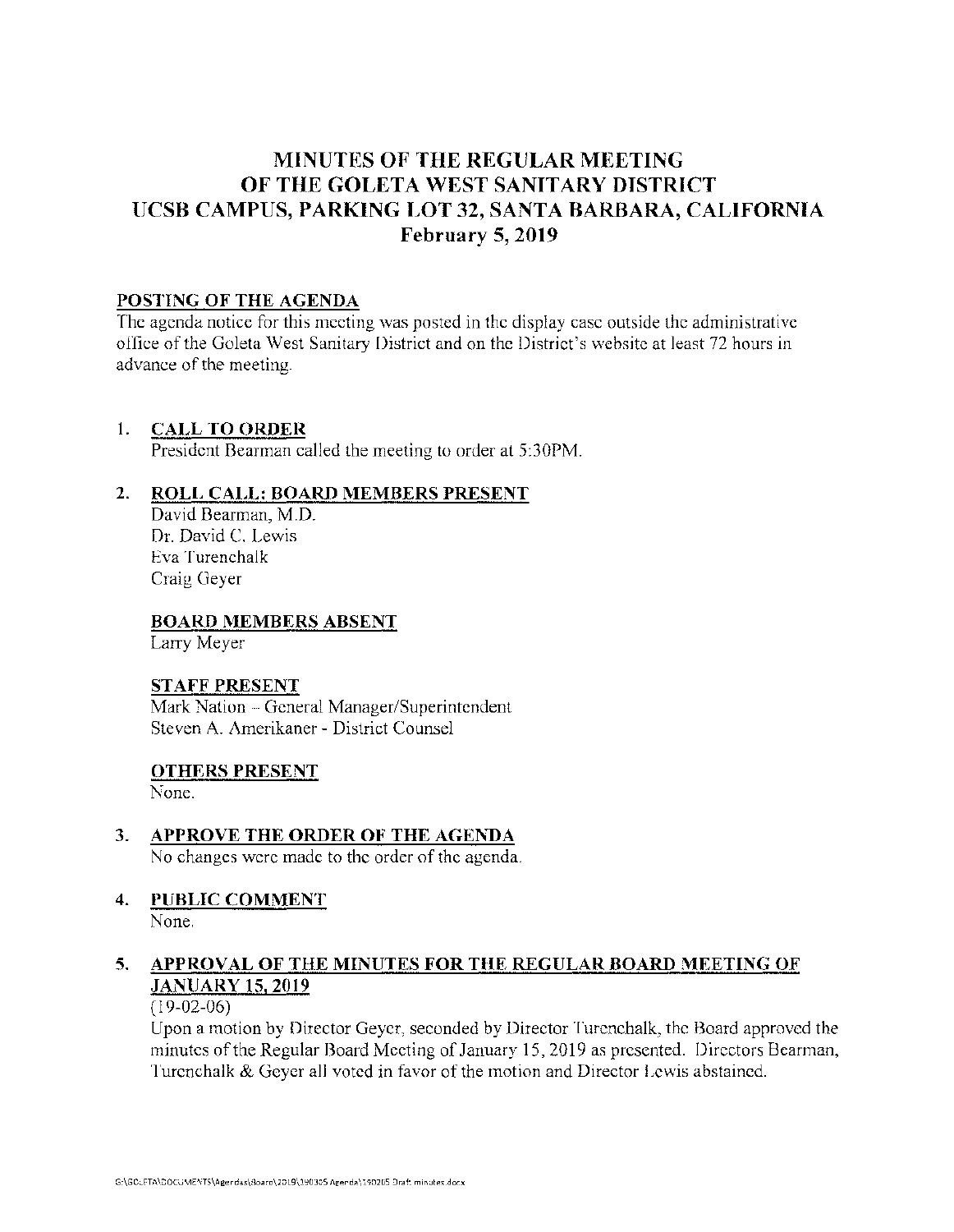#### **6. CONSIDERATION OF EASEMENT AGREEMENT BETWEEN GOLETA WEST SANITARY DISTRICT AND THE STORKE RANCH MASTER ASSOCIATION**  (19-02-07)

Upon a motion by Director Geyer, seconded by Director Turenchalk, the Board unanimously approved the easement agreement between Goleta West Sanitary District and the Storke Ranch Master Association as presented.

## 7. **CONSIDER SCHEDULING SPECIAL BOARD MEETING DATES FOR THE BOARD TO RECEIVE REQUIRED ETHICS AND HARASSMENT TRAININGS**

The Board President directed staff to schedule Special Board Meetings on Ethics and Harassment Trainings for March 8, 2019 at 12:30PM and April 8, 2019 at 12:30PM.

# **8. CONSIDER GOLETA WEST SANITARY DISTRICT HOSTING A MONTHLY CHAPTER MEETING OF THE SBCCSDA IN 2019**

(19-02-08)

Upon a motion by Director Geyer, seconded by Director Turenchalk, the Board unanimously approved to host the SBCCSDA Chapter Meeting in February.

# **9. CONSIDER PURCHASING A PUBLIC ADDRESS SYSTEM FOR USE AT DISTRICT BOARD MEETINGS**

A brief discussion was held regarding the options available. No action was taken.

# **10. COMMUNICATIONS**

Noted as received.

# **11. REPORTS**

#### **Operations Report**

The General Manager provided a report.

#### **Personnel Committee**  No report.

**Goleta Sanitary District**  No report.

**Goleta Water District**  No report.

**Isla Vista Recreation** & **Park District**  Director Lewis provided a report.

# **SBCCSDA Executive Board Meeting**

Director Meyer sent a written report.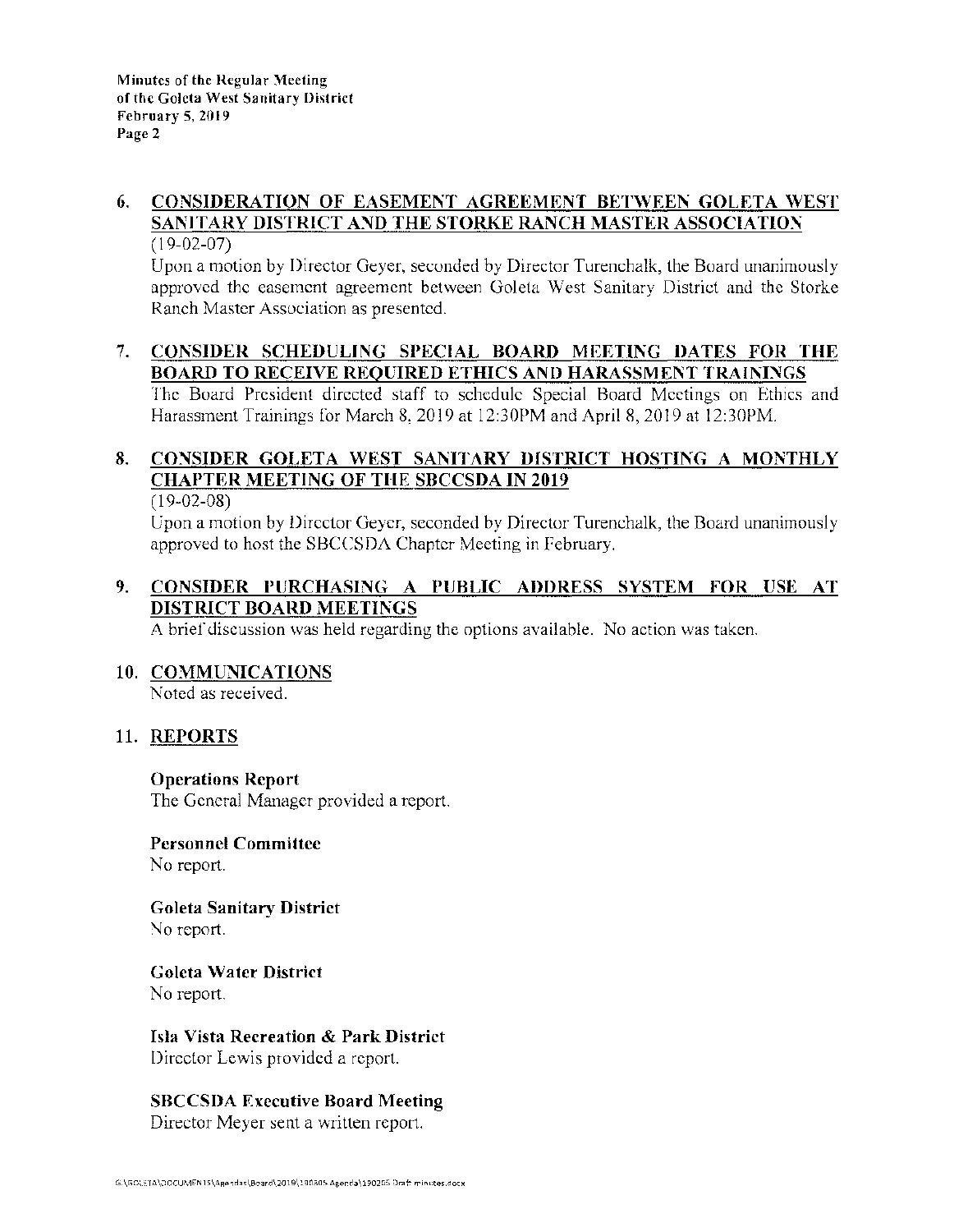**Minutes of the Regular Meeting of the Goleta West Sanitary District February 5, 2019 Page3** 

> **City of Goleta**  No report.

#### **Other Director Reports**

Director Lewis reported on a Santa Barbara Airport Commission Meeting he attended. Director Geyer reported on a County of Santa Barbara Legislative Committee Meeting he attended.

**12. FUTURE AGENDA ITEMS**  None.

#### **13. CLOSED SESSION: Public Employee Performance Evaluation (Gov't Code Section 54957) Employee: General Manager/Superintendent Quarterly Update Report (4th Quarter 2018)**

The Board entered closed session at 6:01.

The Board returned to open session at 6:09.

No action was taken.

#### **14. ADJOURNMENT**

There being no further business, President Bearman adjourned the meeting at 6:10PM.

Mark Nation, Clerk - Secretary

**APPROVEI** 

Bearman M.D., Board President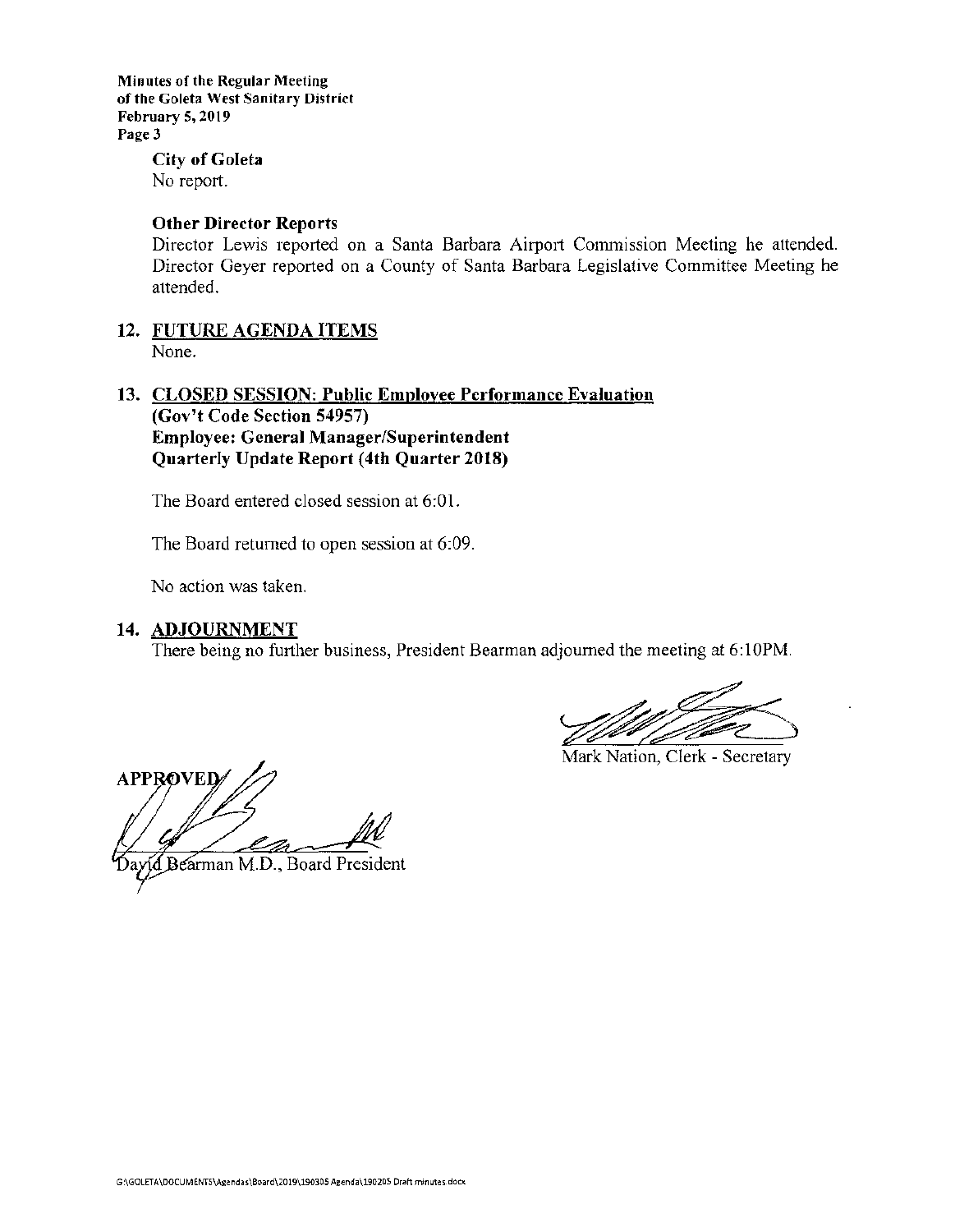January 10, 2019-January 29, 2019

#### **Administration**

Following approval at the last regular Board meeting District Staff published the required notice that Ordinance No. 19-91 was approved by the Board in the Santa Barbara News Press.

District Staff renewed the required Signatory Authority for airport badging and security.

Staff met with appraiser from Alliant Insurance who was updating records of the District's facilities.

Staff received an odor complaint from a resident shortly after 11PM on Thursday, 1/17/18 at the intersection of Cathedral Oaks and Brandon Drive. The next morning staff investigated and determined that the sewer system was not the cause of the odor. Later that same morning a representative from SBAPCD contacted GWSD and staff reported that their investigation determined that the sewer system was not the source of the odor and that it may be due to the recent rains and a horse facility near that location.

Staff attended Goleta Sough Management committee meeting at the airport offices. There was discussion of restoring tidal circulation to the western slough. An environmental contractor will be doing some studies during the seasonal high tides that involve temporarily bypassing or disabling the flood control gates that currently prevent flow into that area. District Staff has been communicating with the consultant regarding GWSD facilities that could be affected.

Staff completed and posted in the breakroom the 2018 Form 300A as required annually by OSHA.

#### **Collection System Maintenance**

The crew repaired a broken crown on a manhole near the intersection of Los Carneros Road and El Colegio Road.

District Staff performed final inspections on 6 buildings in Village at Los Carneros totaling 22 ERUs. This leaves approximately 5 more buildings to be completed in this development.

The crew completed hydro-cleaning hotspots and root cutting throughout the District. The crew is currently hydro-cleaning in the Los Cameros and Willow Springs areas. A sewer operations summary is enclosed with this operations report.

Staff is currently working on a project to install a transducer in the wet well at the Emily lift station for improved level sensing.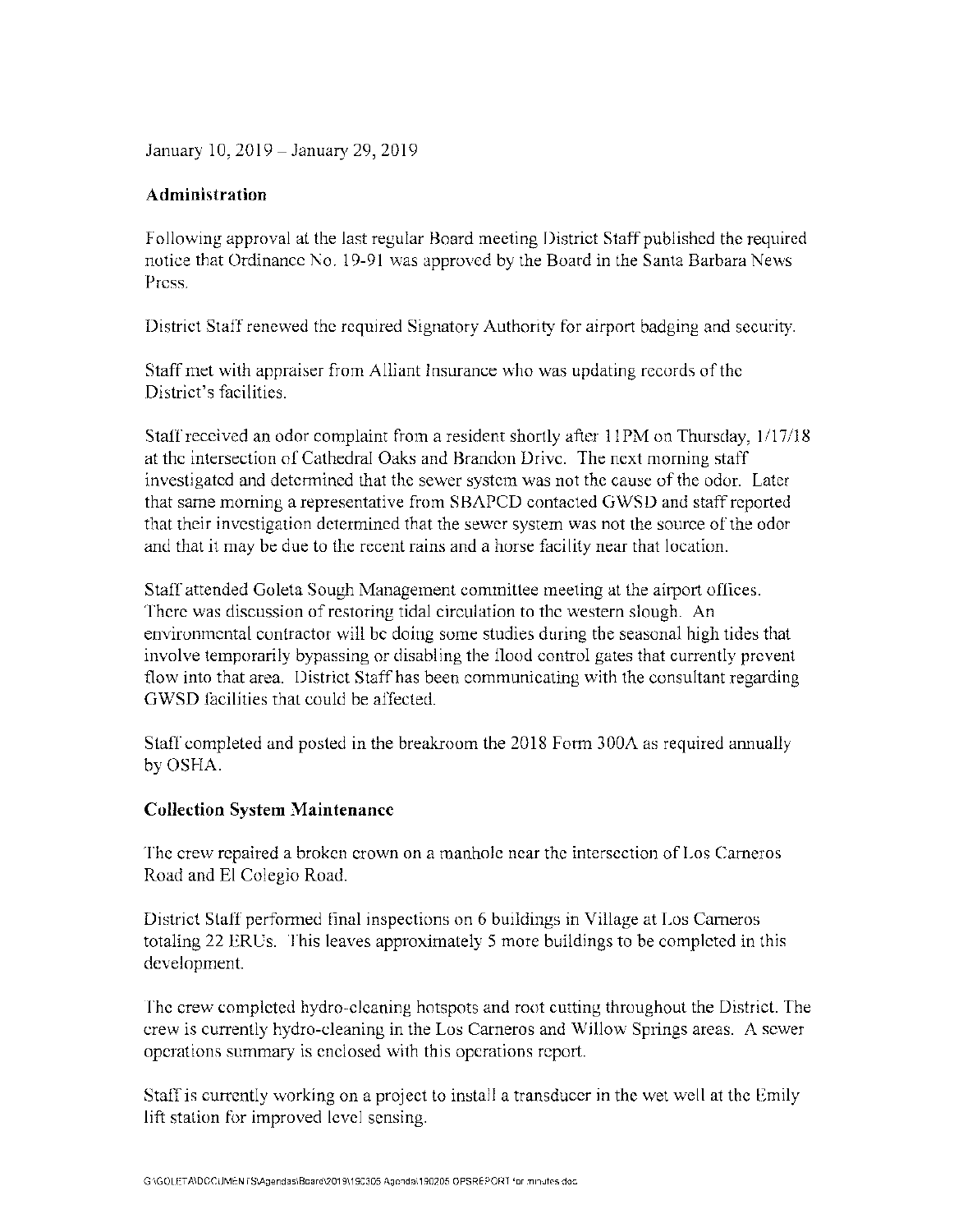Staff completed plan check, fee estimate, and issued a Sewer Service Permit for Jeannine's Bakery tenant improvements at the old Dickey's BBQ location in Hollister Village.

Staff installed two new oxygen sensors for the District's Industrial Scientific gas detectors used for confined space entries.

Staff received safety training on Pesticides 2019, and Operation & Maintenance of Honeywell Escape Air breathing apparatuses and hands-on use exercise.

## **Industrial Waste**

Staff completed 11 FOG inspections at restaurants throughout the District.

Staff continues receiving and reviewing required 2018 4<sup>th</sup> Quarter Self-Monitoring Reports from all class 4 industrial permittees.

Staff continues work renewing Industrial Wastewater Discharge Permits with industries in the District.

## **Street Sweeping**

The District received a call from a resident on Madera Drive complementing the street sweeping program and the excellent job Ruben the operator does on a regular basis.

Hrs- 62.3

Miles- 456.3

Loads- 28

Marborg: 12/24/2019 = 9.93 TN

- Changed hydraulic oil, breather and filter on Crosswind
- Haaker technician was onsite to diagnose and repair an intermittent electrical issue with the Crosswind

#### **Table of Treatment Capacity in GSD Plant**

| has a common a constitution of the property of the constitution of the constitution of the constitution of the<br>.<br>_________<br>The course of the first | GWSD Average Daily Flow <sup>3</sup> November 2018<br>$\pm$ MGD 2.03; 43.7404% |
|-------------------------------------------------------------------------------------------------------------------------------------------------------------|--------------------------------------------------------------------------------|
|-------------------------------------------------------------------------------------------------------------------------------------------------------------|--------------------------------------------------------------------------------|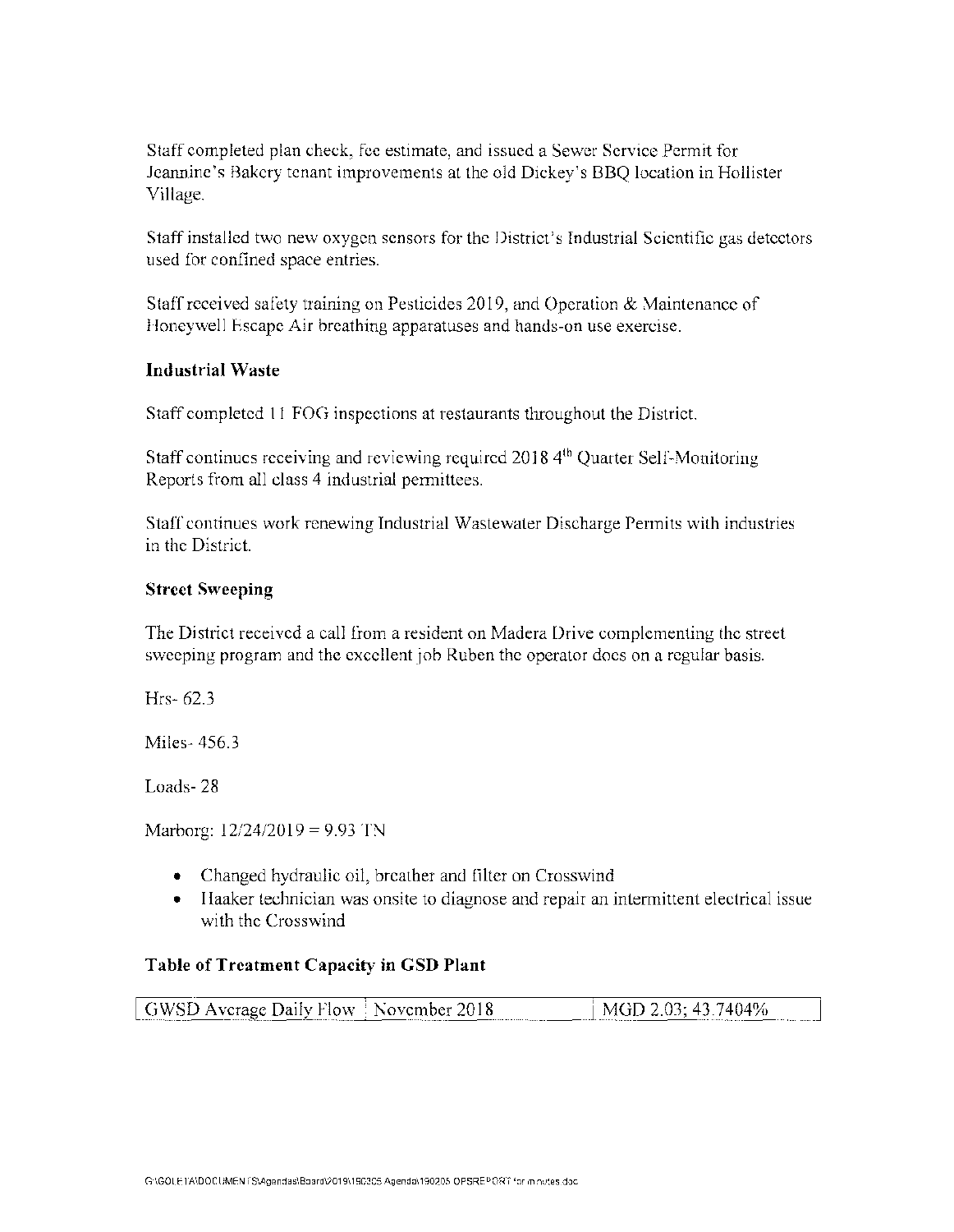

# **Sewer Operations Cleaning Summary from January 10, 2019 to January 29, 2019**

Your environmental partner since 1954

| DESCRIPTION              |             | KOIGHUN        |
|--------------------------|-------------|----------------|
| <b>Feet Cleaned</b>      |             |                |
| Hydroclean               | 5,277 $ft.$ |                |
| Hot Spot                 | 812 ft.     |                |
| Root Cutting             | 270 ft.     |                |
|                          | 6,359 ft.   |                |
| <b>Lines Cleaned</b>     |             |                |
| Hydroclean               |             | 24 lines       |
| Hot Spot                 |             | 5 lines        |
| Root Cutting             |             | 1 line         |
|                          |             | 30 lines       |
| <b>Other Work Orders</b> |             |                |
| FOG Inspection           |             | 11 Work Orders |
| Service Call             |             | 1 Work Order   |
|                          |             | 12 Work Orders |